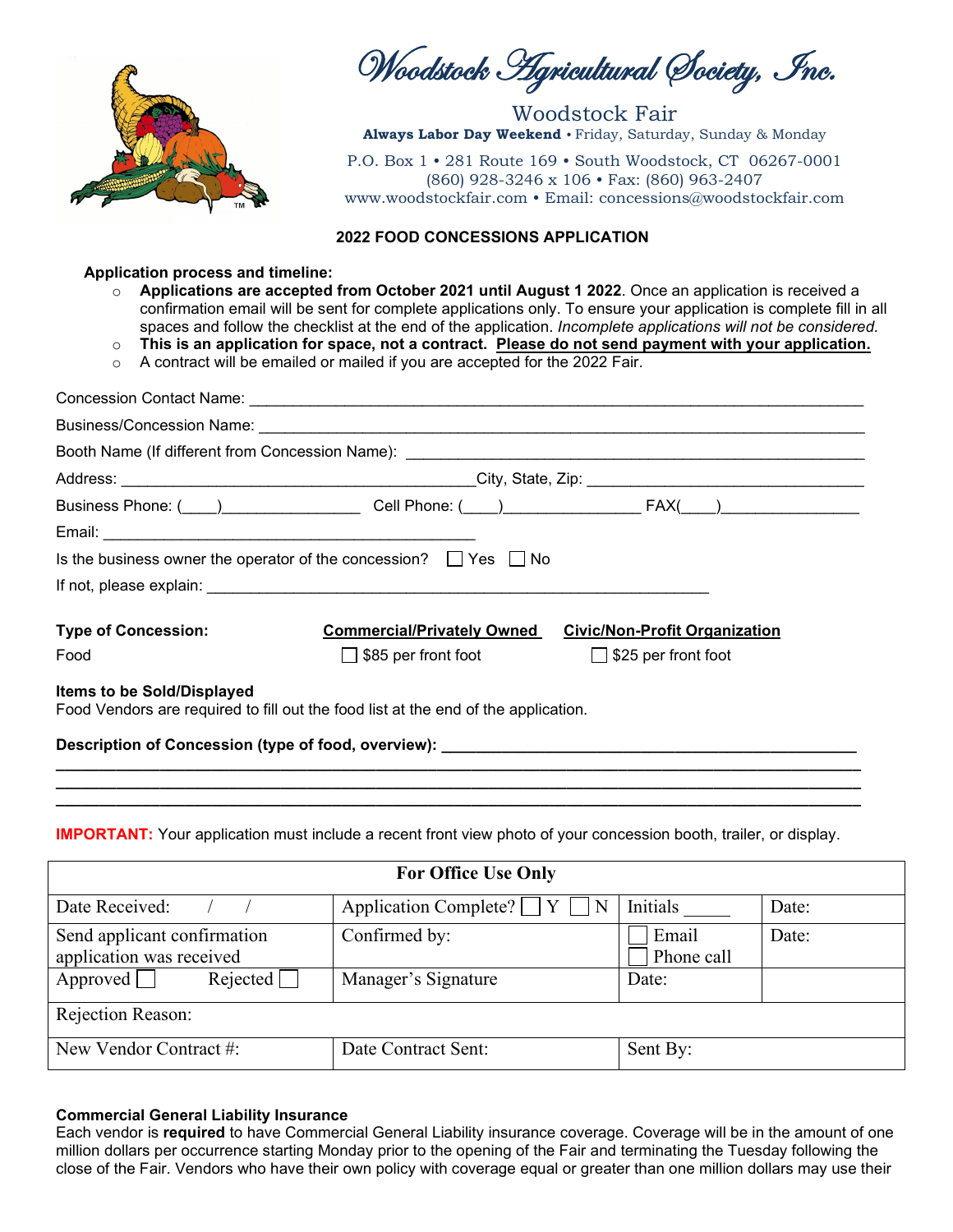own policy. The Woodstock Agricultural Society, Inc. **must be listed as an additional insured** on the policy and the dates of coverage must start the Monday prior to the Fair and end the Tuesday after the Fair. **A copy of the insurance rider is required prior to contract execution.**

Vendors who do not have their own policy may purchase a policy through the Woodstock Agricultural Society, Inc. The cost of the policy is \$80 for first location and \$33 for each additional location under the same concessionaire's name.

#### **Health Department Permits**

#### **All vendors must obtain a permit from the Northeast District Department of Health. You can find the application on their website. www.nddh.org**

All food vendors are mandated to obtain and display a valid food permit from the Northeast District Department of Health at **\$165 per permit.** Vendors with multiple booths must pay for multiple permits. All food vendors must also provide evidence of a valid Qualified Food Operator's license (QFO) or Food Awareness and Safety Training (FAST) certificate, a copy of which must be mailed with your signed contract or returned with your application. NDDH will waive **one** permit fee for U.S. Veterans who OWN and operate a food concession. The veteran must include a copy of his/her DD214 with their permit request. For privacy reasons the Concessions Department does not retain copies from year to year. *The Woodstock Fair will mail a permit request with your contract. NDDH will provide FAST training at the Woodstock Fair during set-up week.*

**Tax Registration Number** CT Tax Registration #:

Each Lessee must have a valid tax number from the State of Connecticut, Department of Revenue Services. If you have any questions concerning sales tax or obtaining a tax number, contact the Department of Revenue Services, Taxpayer Services, 25 Sigourney Street, Hartford, CT 06106. Phone: 860-297-5962 (within CT), 1-800-382-9463 (outside CT) or online at www.ct.gov/drs.

#### **Rental Space Requirements**

**Frontage space** is sold in 5' increments with a 10' minimum. Please include **all space** required for trailer hitches, open awnings, and serving areas. Depth of space varies by location. Most spaces are 10' to 20' in depth. Vendors requiring more than 20' in depth will be subject to additional charges.

| Front footage required:                                                                                                                                                                   |           |
|-------------------------------------------------------------------------------------------------------------------------------------------------------------------------------------------|-----------|
|                                                                                                                                                                                           | Back      |
| Minimum depth required:                                                                                                                                                                   |           |
| What type of set up do you have?                                                                                                                                                          |           |
| ∣ Tent<br>Table Display<br>l Trailer                                                                                                                                                      |           |
| How do you prefer to park your trailer?                                                                                                                                                   |           |
| $\Box$ Back in<br>$\Box$ Parallel<br>$\Box$ Pull through                                                                                                                                  |           |
| Do you require a water hook up? $\Box$ YES<br><b>NO</b>                                                                                                                                   |           |
| Required: Please draw a diagram showing your basic<br>setup for your requested space in the box to the right. This<br>information is useful when determining the placement of<br>vendors. |           |
| <b>Preferred Locations</b><br>An additional fee of \$100.00 will be added to the contract                                                                                                 | Front     |
| charges for all corner lots.                                                                                                                                                              |           |
| If available, are you interested in a corner lot? $\Box$ YES                                                                                                                              | <b>NO</b> |

Do you wish to be excluded from a corner lot? *YES NO* 

#### **Stock Truck**

| Stock trucks are not allowed on the Woodstock Fairgrounds except by explicit permission of the Concessions Manager.                                                                                                                                                                             |
|-------------------------------------------------------------------------------------------------------------------------------------------------------------------------------------------------------------------------------------------------------------------------------------------------|
| First priority for stock truck placement, if available, is given to food vendors. To maintain the aesthetic quality of our Fair,                                                                                                                                                                |
| most stock trucks are required to be kept in off-site parking areas (fees may apply). Electrical service, which is rarely                                                                                                                                                                       |
| available, would be at an additional cost.                                                                                                                                                                                                                                                      |
| $\Box$ . $\alpha$ . $\Box$ . $\Box$ . $\Box$ . $\Box$ . $\Box$ . $\Box$ . $\Box$ . $\Box$ . $\Box$ . $\Box$ . $\Box$ . $\Box$ . $\Box$ . $\Box$ . $\Box$ . $\Box$ . $\Box$ . $\Box$ . $\Box$ . $\Box$ . $\Box$ . $\Box$ . $\Box$ . $\Box$ . $\Box$ . $\Box$ . $\Box$ . $\Box$ . $\Box$ . $\Box$ |

**No Stock Truck I have a stock truck- PERMIT APPLICATION REQUIRED**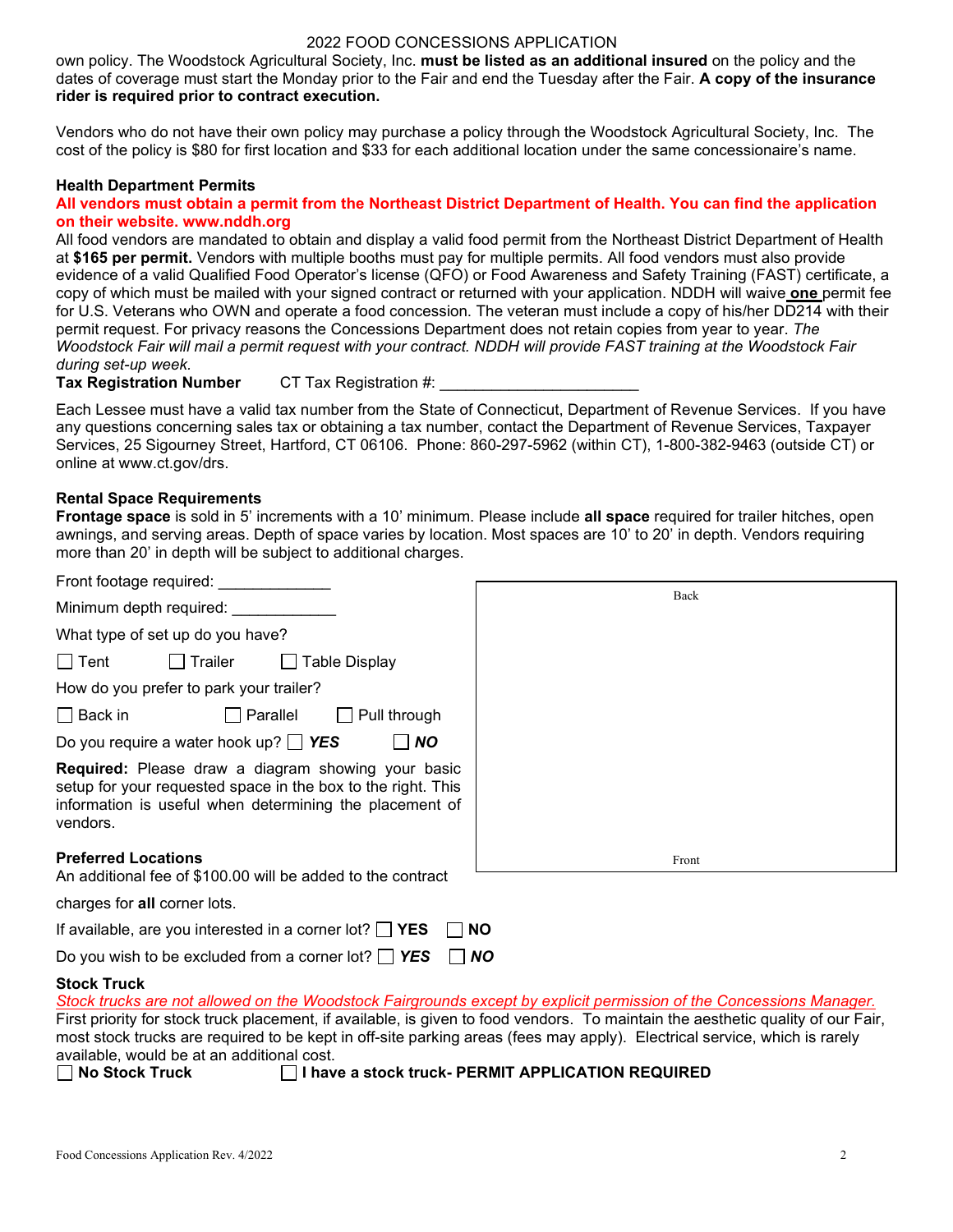#### **Electrical Requirement**

All vendors are charged a **\$65 base electrical fee**; one single phase 115v-20amp outlet is included. My concession requires *(write the quantity required, i.e. 2- 208v-30 amp)*:

> Type of connection required: *Plug in Direct wiring*  \_\_\_\_ Additional 20amp outlets **(\$50/each)** \_\_\_\_ 208v-30amp **(\$60)**  \_\_\_\_ 208v-40amp **(\$80)** \_\_\_\_ 208v-50amp **(\$105)** \_\_\_\_ 208v-60amp **(\$135)** \_\_\_\_ 208v-70 amp **(\$170)** \_\_\_\_ 208v-100amp **(\$180)** \_\_\_\_ *Three phase power*

> > *(Subject to availability and additional charge).*

#### **Site Information and Options (Please check one):**

|                          | Will provide own tent. Tent must be clean, sturdy and conform to all fire codes. Size:<br>The Woodstock Agricultural Society, Inc. will not accept delivery of any tents other than those rented through the<br>Concessions Department. Vendor is responsible for securely anchoring tent. |
|--------------------------|--------------------------------------------------------------------------------------------------------------------------------------------------------------------------------------------------------------------------------------------------------------------------------------------|
|                          | Will rent an individual tent from the Woodstock Fair (10x10 rentals are not available). See Rental rate sheet for                                                                                                                                                                          |
| pricing. Size Requested: | Special Notes:                                                                                                                                                                                                                                                                             |

Request space in a Fair provided free standing building on the grounds. Building space is limited. The building use fee is \$15 profit/\$7.50 non-profit per front foot and a lease is required.

#### **Additional Information** (optional)

*\_\_\_\_\_\_\_\_\_\_\_\_\_\_\_\_\_\_\_\_\_\_\_\_\_\_\_\_\_\_\_\_\_\_\_\_\_\_\_\_\_\_\_\_\_\_\_\_\_\_\_\_\_\_\_\_\_\_\_\_\_\_\_\_\_\_\_\_\_\_\_\_\_\_\_\_\_\_\_\_\_\_\_\_\_\_\_\_\_\_\_\_\_\_\_\_\_ \_\_\_\_\_\_\_\_\_\_\_\_\_\_\_\_\_\_\_\_\_\_\_\_\_\_\_\_\_\_\_\_\_\_\_\_\_\_\_\_\_\_\_\_\_\_\_\_\_\_\_\_\_\_\_\_\_\_\_\_\_\_\_\_\_\_\_\_\_\_\_\_\_\_\_\_\_\_\_\_\_\_\_\_\_\_\_\_\_\_\_\_\_\_\_\_\_ \_\_\_\_\_\_\_\_\_\_\_\_\_\_\_\_\_\_\_\_\_\_\_\_\_\_\_\_\_\_\_\_\_\_\_\_\_\_\_\_\_\_\_\_\_\_\_\_\_\_\_\_\_\_\_\_\_\_\_\_\_\_\_\_\_\_\_\_\_\_\_\_\_\_\_\_\_\_\_\_\_\_\_\_\_\_\_\_\_\_\_\_\_\_\_\_\_ \_\_\_\_\_\_\_\_\_\_\_\_\_\_\_\_\_\_\_\_\_\_\_\_\_\_\_\_\_\_\_\_\_\_\_\_\_\_\_\_\_\_\_\_\_\_\_\_\_\_\_\_\_\_\_\_\_\_\_\_\_\_\_\_\_\_\_\_\_\_\_\_\_\_\_\_\_\_\_\_\_\_\_\_\_\_\_\_\_\_\_\_\_\_\_\_\_ \_\_\_\_\_\_\_\_\_\_\_\_\_\_\_\_\_\_\_\_\_\_\_\_\_\_\_\_\_\_\_\_\_\_\_\_\_\_\_\_\_\_\_\_\_\_\_\_\_\_\_\_\_\_\_\_\_\_\_\_\_\_\_\_\_\_\_\_\_\_\_\_\_\_\_\_\_\_\_\_\_\_\_\_\_\_\_\_\_\_\_\_\_\_\_\_\_ \_\_\_\_\_\_\_\_\_\_\_\_\_\_\_\_\_\_\_\_\_\_\_\_\_\_\_\_\_\_\_\_\_\_\_\_\_\_\_\_\_\_\_\_\_\_\_\_\_\_\_\_\_\_\_\_\_\_\_\_\_\_\_\_\_\_\_\_\_\_\_\_\_\_\_\_\_\_\_\_\_\_\_\_\_\_\_\_\_\_\_\_\_\_\_\_\_ \_\_\_\_\_\_\_\_\_\_\_\_\_\_\_\_\_\_\_\_\_\_\_\_\_\_\_\_\_\_\_\_\_\_\_\_\_\_\_\_\_\_\_\_\_\_\_\_\_\_\_\_\_\_\_\_\_\_\_\_\_\_\_\_\_\_\_\_\_\_\_\_\_\_\_\_\_\_\_\_\_\_\_\_\_\_\_\_\_\_\_\_\_\_\_\_\_*

Do you have any comments or additional requirements you would like to mention?

**Additional fees:** All rentals are subject to additional fees not listed here. Additional fees will appear on the final contract.

# **Vendor Self-Check for Application Completeness**

 $\Box$  All spaces filled in on the application

 $\Box$  Completed diagram of space layout

- Photos of booth attached
- Attached proof of workers compensation
- □ Food items for sale complete listing attached
- 
- □ Attached proof of Federal and Connecticut tax IDs

# **Please note: Incomplete applications will not be considered.**

All food vendors must check off *every* item you wish to sell for 2022. You will receive a signed copy back with your executed contract. **Items you are not to carry will be clearly crossed off and your contract will be**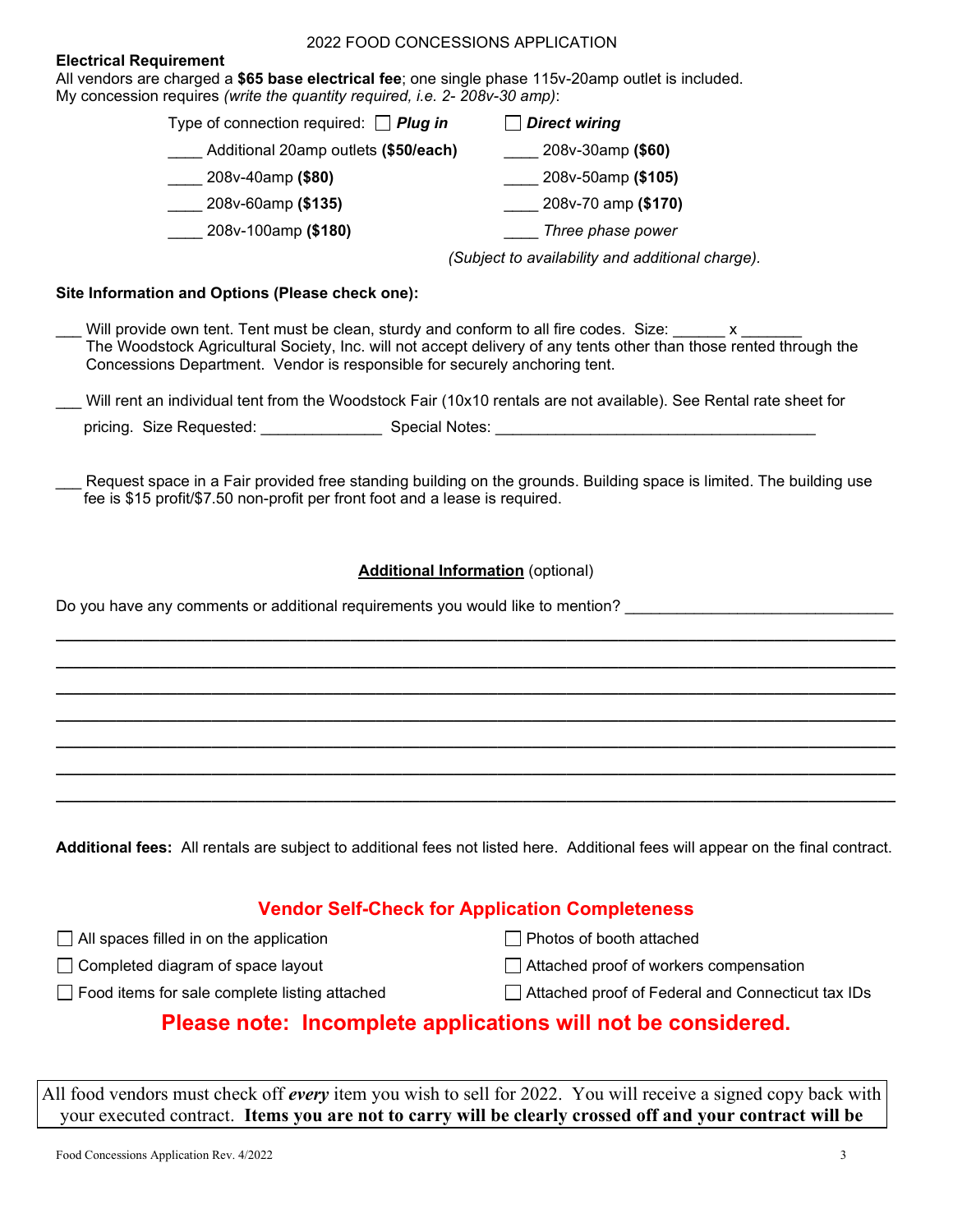**updated.** Even if you sold it in the past, it may be excluded this year.

We appreciate your cooperation.

# **CHECK OFF ALL ITEMS THAT APPLY.**

| CHECK OFF ALL ITEMS THAT APPLY. |                                                |                      |                           |  |
|---------------------------------|------------------------------------------------|----------------------|---------------------------|--|
| <b>Product category</b>         | <b>Product subcategory</b>                     | <b>Check</b><br>here | <b>Prices &amp; Notes</b> |  |
| Beverages -- F                  | Cider                                          |                      |                           |  |
| Beverages -- F                  | Coffee/Hot Beverages                           |                      |                           |  |
| Beverages -- F                  | Frozen Lemonade                                |                      |                           |  |
| Beverages -- F                  | <b>Iced Coffee</b>                             |                      |                           |  |
| Beverages -- F                  | Iced Tea                                       |                      |                           |  |
| Beverages -- F                  | Fresh Squeezed Lemonade/Lime Rickey            |                      |                           |  |
| Beverages -- F                  | <b>Milk</b>                                    |                      |                           |  |
| Beverages -- F                  | Slush                                          |                      |                           |  |
| Beverages -- F                  | <b>Fruit Smoothies</b>                         |                      |                           |  |
| Beverages-F                     | Ice Cream float/shakes                         |                      |                           |  |
| Beverages -- F                  | Sodas/Ades                                     |                      |                           |  |
| Beverages -- F                  | Water                                          |                      |                           |  |
| Beverages - F                   | Other (describe)                               |                      |                           |  |
| Breakfast -- F                  | <b>Bagels</b>                                  |                      |                           |  |
| Breakfast -- F                  | Eggs                                           |                      |                           |  |
| Breakfast -- F                  | Misc. Breakfast food                           |                      |                           |  |
| Breakfast -- F                  | <b>Muffins</b>                                 |                      |                           |  |
| Breakfast -- F                  | Pancakes                                       |                      |                           |  |
| Breakfast -- F                  | Sausage/Bacon/Ham                              |                      |                           |  |
| Breakfast -- F                  | Waffles                                        |                      |                           |  |
| Breakfast-F                     | Other (describe)                               |                      |                           |  |
| Ethnic -- F                     | Chinese entrees                                |                      |                           |  |
| Ethnic -- F                     | Greek entrees                                  |                      |                           |  |
| Ethnic -- F                     | Italian entrees                                |                      |                           |  |
| Ethnic -- F                     | Mexican entrees                                |                      |                           |  |
| Ethnic -- F                     | Thai entrees                                   |                      |                           |  |
| Ethnic -- F                     | Other (describe)                               |                      |                           |  |
| Fried -- F                      | Corn dogs                                      |                      |                           |  |
| Fried -- F                      | <b>French Fries</b>                            |                      |                           |  |
| Fried -- F                      | <b>Fried Chicken</b>                           |                      |                           |  |
| Fried -- F                      | <b>Fried Dough</b>                             |                      |                           |  |
| Fried -- F                      | <b>Fried Mozzarella Sticks</b>                 |                      |                           |  |
| Fried -- F                      | <b>Fried Onions</b>                            |                      |                           |  |
| Fried -- F                      | Funnel Cakes (also listed as<br>Sweet/Dessert) |                      |                           |  |
| Fried -- F                      | Tempura                                        |                      |                           |  |
| Fried --F                       | Fried Other (describe)                         |                      |                           |  |
| Meat -- F                       | <b>BBQ Chicken</b>                             |                      |                           |  |

Food Concessions Application Rev. 4/2022 4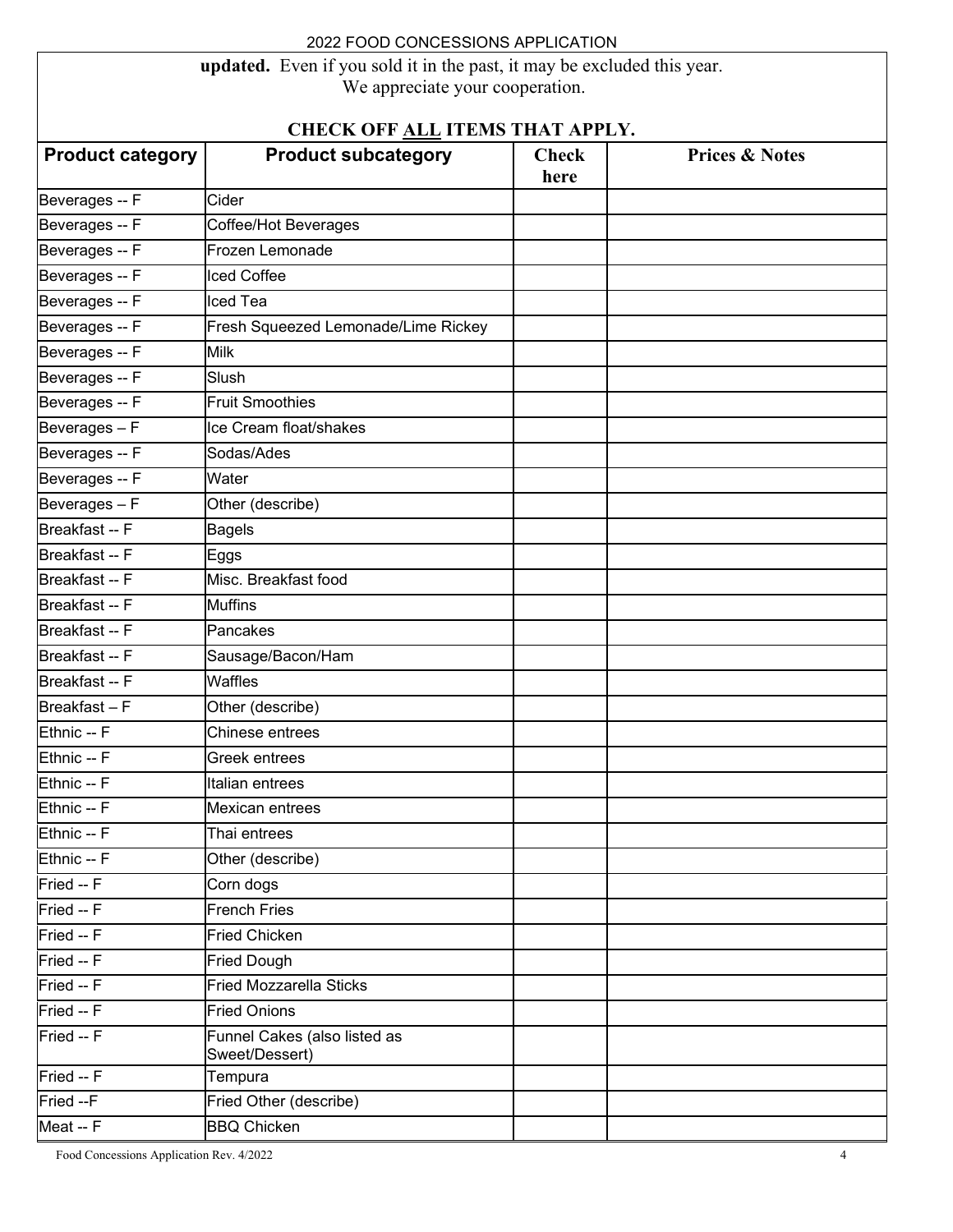| Meat -- F                              | <b>Buffalo Wings</b>                |  |
|----------------------------------------|-------------------------------------|--|
| Meat -- F                              | Chicken Nuggets                     |  |
| Meat -- F                              | Hamburgers/Cheeseburgers            |  |
| Meat -- F                              | Hot Dogs/Chili Dogs                 |  |
| Meat -- F                              | Kielbasa                            |  |
| Meat -- F                              | Pepper steaks/Cheese steaks         |  |
| Meat -- F                              | BBQ beef or pork                    |  |
| Meat -- F                              | <b>Pork Sandwiches</b>              |  |
| Meat -- F                              | Roast Beef                          |  |
| Meat -- F                              | Sausage & Peppers                   |  |
| Meat -- F                              | Smoked meats/chicken                |  |
| Meat -- F                              | <b>Stir Fry</b>                     |  |
| Meat -- F                              | <b>Turkey Legs</b>                  |  |
| Meat Other -- F                        | Other (describe)                    |  |
| Pizza -- F                             | (no subcategories)                  |  |
| Salad -- F                             | (no subcategories)                  |  |
| Sandwiches/Wraps -- F Chicken          |                                     |  |
| Sandwiches/Wraps -- F Corned Beef      |                                     |  |
| Sandwiches/Wraps -- F Falafel          |                                     |  |
| Sandwiches/Wraps -- F Grinders         |                                     |  |
| Sandwiches/Wraps -- F Pitas            |                                     |  |
| Sandwiches/Wraps -- F Vegetarian       |                                     |  |
| Sandwiches/Wraps -- F Sloppy Joes      |                                     |  |
| Sandwiches/Wraps -- F Other (describe) |                                     |  |
| Seafood -- F                           | Chowder                             |  |
| Seafood -- F                           | Clam Cakes                          |  |
| Seafood -- F                           | Crab Salad                          |  |
| Seafood -- F                           | Fish & Chips                        |  |
| Seafood -- F                           | <b>Fried Clams/scallops</b>         |  |
| Seafood -- F                           | Lobster Bisque                      |  |
| Seafood -- F                           | Lobster Rolls                       |  |
| Seafood -- F                           | Seafood Other (describe)            |  |
| Soups -- F                             | Chili                               |  |
| Soups -- F                             | Corn or other chowder (not seafood) |  |
| Soups $-F$                             | Other (describe)                    |  |
| Sweets/Desserts -- F                   | Apple Crisp/Apple Buns              |  |
| Sweets/Desserts -- F                   | <b>Apple Fritters</b>               |  |
| Sweets/Desserts -- F                   | <b>Belgian Waffles</b>              |  |
| Sweets/Desserts -- F                   | <b>Bulk or Packaged Candy</b>       |  |
| Sweets/Desserts -- F                   | <b>Candied Apples</b>               |  |
| Sweets/Desserts -- F                   | Cheesecake                          |  |
| Sweets/Desserts -- F                   | Chocolates                          |  |
| Sweets/Desserts -- F                   | <b>Cinnamon Buns</b>                |  |

Food Concessions Application Rev. 4/2022 5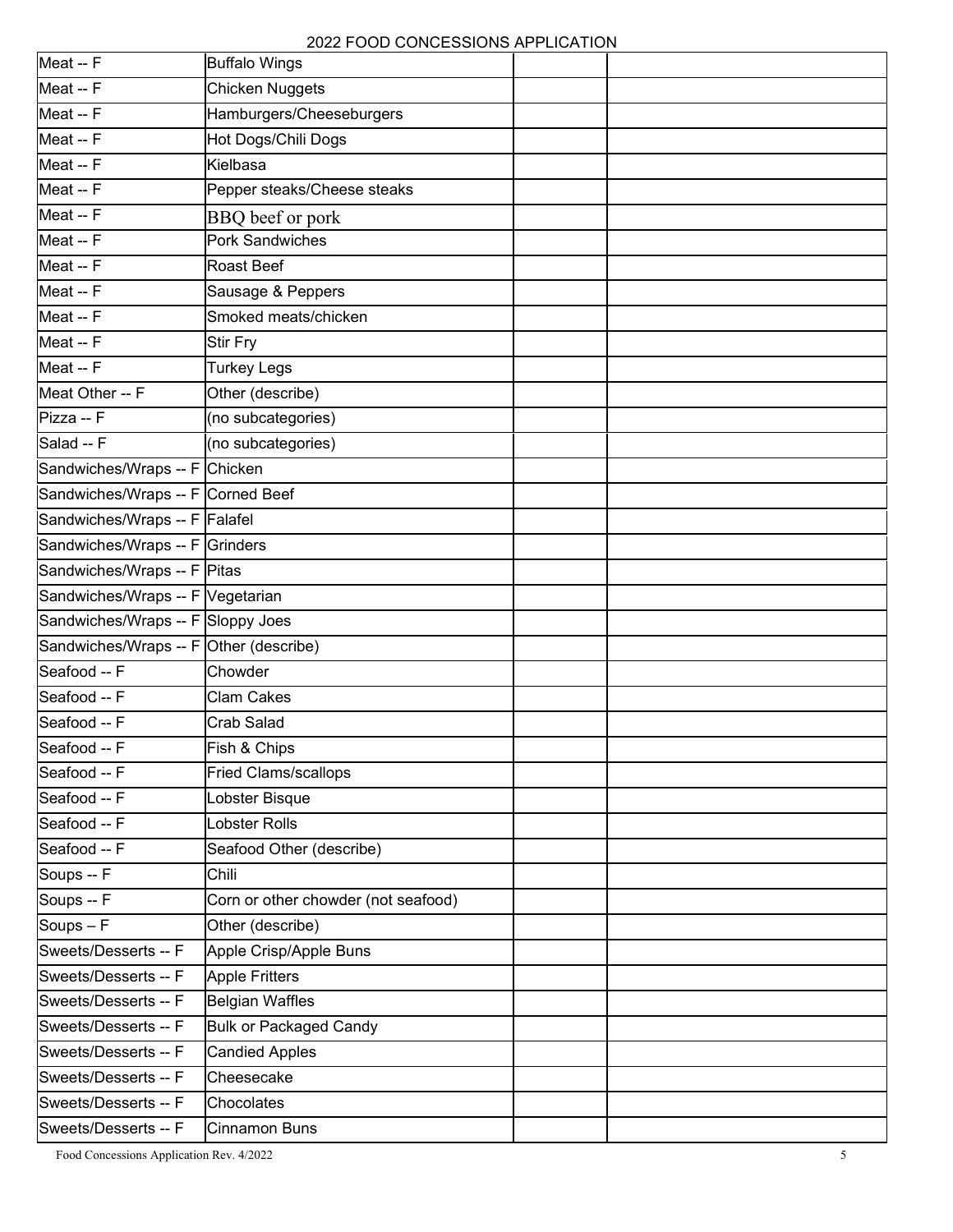2022 FOOD CONCESSIONS APPLICATION

|                         | 2022 FOOD CONCESSIONS APPLICATION                          |                   |                           |
|-------------------------|------------------------------------------------------------|-------------------|---------------------------|
| Sweets/Desserts -- F    | Cookies/Brownies                                           |                   |                           |
| Sweets/Desserts -- F    | <b>Cotton Candy</b>                                        |                   |                           |
| Sweets/Desserts -- F    | Donuts                                                     |                   |                           |
| Sweets/Desserts -- F    | <b>Dried Fruits</b>                                        |                   |                           |
| Sweets/Desserts -- F    | <b>Elephant Ears</b>                                       |                   |                           |
| Sweets/Desserts -- F    | Fruit/Fruit cups                                           |                   |                           |
| Sweets/Desserts -- F    | Fudge                                                      |                   |                           |
| Sweets/Desserts -- F    | <b>Funnel Cakes</b>                                        |                   |                           |
| Sweets/Desserts -- F    | Ice Cream/Popsicles/Frozen Yogurt                          |                   |                           |
| Sweets/Desserts -- F    | <b>Nuts</b>                                                |                   |                           |
| Sweets/Desserts -- F    | Other (describe)                                           |                   |                           |
| Sweets/Desserts -- F    | Pastries/Pies/Cakes                                        |                   |                           |
| Sweets/Desserts -- F    | Popcorn/Kettle Corn/Pretzels/Snack Foods                   |                   |                           |
| Sweets/Desserts -- F    | Shaved Ice/Italian Ice                                     |                   |                           |
| Sweets/Desserts -- F    | Strawberry/Peach Shortcake                                 |                   |                           |
| Vegetables -- F         | <b>Baked Beans</b>                                         |                   |                           |
| Vegetables -- F         | <b>Baked Potato</b>                                        |                   |                           |
| Vegetables -- F         | Corn on the Cob                                            |                   |                           |
| Vegetables - F          | Other                                                      |                   |                           |
|                         | Use the space below for any additional items you may have. |                   |                           |
| <b>Product category</b> | <b>Product subcategory</b>                                 | <b>Check here</b> | <b>Prices &amp; Notes</b> |
|                         |                                                            |                   |                           |
|                         |                                                            |                   |                           |
|                         |                                                            |                   |                           |
|                         |                                                            |                   |                           |
|                         |                                                            |                   |                           |
|                         |                                                            |                   |                           |
|                         |                                                            |                   |                           |
|                         |                                                            |                   |                           |
|                         |                                                            |                   |                           |
|                         |                                                            |                   |                           |
|                         |                                                            |                   |                           |
|                         |                                                            |                   |                           |
|                         |                                                            |                   |                           |